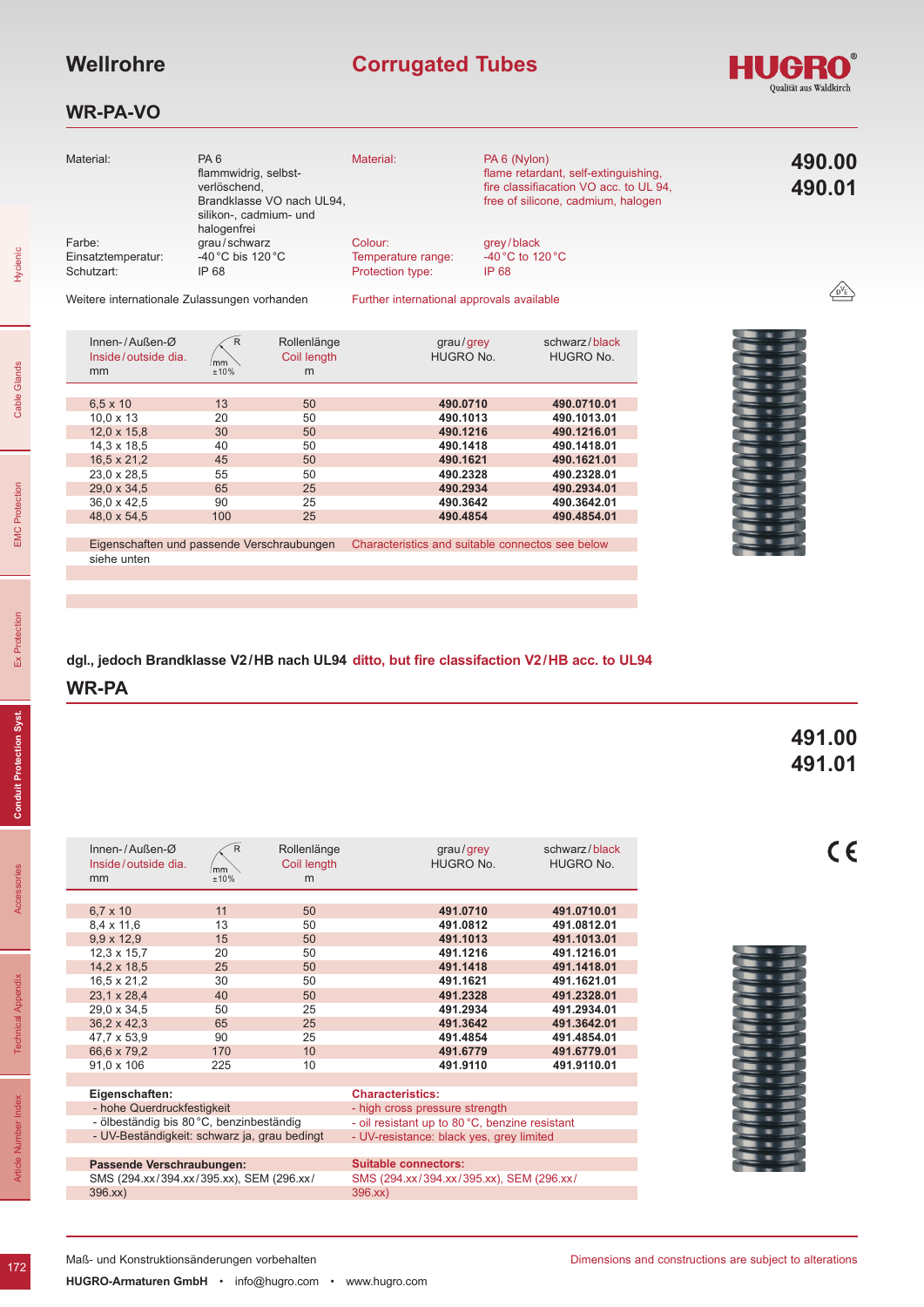# **Wellrohre Corrugated Tubes**

#### HUG **Waldkirch**

#### **WR-PA12**

| Material:          | <b>PA 12</b>                                 | Material:                                 | PA 12 (Nylon)                        |              |
|--------------------|----------------------------------------------|-------------------------------------------|--------------------------------------|--------------|
|                    | flammwidrig, selbst-                         |                                           | flame retardant, self-extinguishing, | 492.00       |
|                    | verlöschend.                                 |                                           | fire classification V2 acc. to UL94, | 492.01       |
|                    | Brandklasse V2 nach UL94,                    |                                           | free of silicone, cadmium, halogen   |              |
|                    | silikon-, cadmium- und                       |                                           |                                      |              |
|                    | halogenfrei                                  |                                           |                                      |              |
| Farbe:             | grau/schwarz                                 | Colour:                                   | grey/black                           |              |
| Einsatztemperatur: | -40 $^{\circ}$ C bis 110 $^{\circ}$ C        | Temperature range:                        | -40 $^{\circ}$ C to 110 $^{\circ}$ C |              |
| Schutzart:         | IP 68                                        | Protection type:                          | IP 68                                |              |
|                    |                                              |                                           |                                      | $\sqrt{D'E}$ |
|                    | Weitere internationale Zulgesungen verhanden | Eurther international approvals available |                                      |              |

Weitere internationale Zulassungen vorhanden

Further international approvals available

| Innen-/Außen- $\varnothing$<br>Inside/outside dia.<br>mm | R<br>mm<br>±10% | Rollenlänge<br>Coil length<br>m | grau/grey<br><b>HUGRO No.</b> | schwarz/black<br><b>HUGRO No.</b> |
|----------------------------------------------------------|-----------------|---------------------------------|-------------------------------|-----------------------------------|
|                                                          |                 |                                 |                               |                                   |
| $6.7 \times 10$                                          | 10              | 50                              | 492.0710                      | 492.0710.01                       |
| $9.9 \times 12.9$                                        | 15              | 50                              | 492.1013                      | 492.1013.01                       |
| $12.3 \times 15.7$                                       | 20              | 50                              | 492.1216                      | 492.1216.01                       |
| 14.2 x 18.5                                              | 25              | 50                              | 492.1418                      | 492.1418.01                       |
| $16.5 \times 21$                                         | 30              | 50                              | 492.1621                      | 492.1621.01                       |
| $23.1 \times 28.3$                                       | 45              | 50                              | 492.2328                      | 492.2328.01                       |
| 29,0 x 34,5                                              | 50              | 25                              | 492.2934                      | 492.2934.01                       |
| $36.1 \times 41.9$                                       | 80              | 25                              | 492.3642                      | 492.3642.01                       |
| 47.6 x 53.7                                              | 100             | 25                              | 492.4854                      | 492.4854.01                       |
| 56,3 x 67,2                                              | 130             | 10                              | 492.5667                      | 492.5667.01                       |
| 66,6 x 79,2                                              | 170             | 10                              | 492.6779                      | 492.6779.01                       |
| $91.0 \times 106$                                        | 225             | 10                              | 492.9110                      | 492.9110.01                       |
|                                                          |                 |                                 | <b>Characteristics:</b>       |                                   |



- **Eigenschaften:**
- hohe Wechselbiegefestigkeit
- high alternate bending strength
- oil and benzine resistant
- UV-resistance: black yes, grey limited
- öl- und benzinbeständig - schwarz UV-beständig, grau bedingt

#### **WR-PE**

| Material:          | PE-LD                      | Material:          | PE-LD                                | 494.01 |
|--------------------|----------------------------|--------------------|--------------------------------------|--------|
|                    | Brandklasse HB nach UL94,  |                    | fire classification HB acc. to UL94, |        |
|                    | halogen- und phosphorfrei, |                    | free of halogene and phosphorus.     |        |
|                    | UV-beständig               |                    | resistant to UV                      |        |
| Farbe:             | schwarz                    | Colour:            | black                                |        |
| Einsatztemperatur: | -40 °C bis 70 °C           | Temperature range: | -40 °C to 70 °C                      |        |
|                    |                            |                    |                                      |        |

| Innen-/Außen- $\varnothing$<br>Inside/outside dia.<br>mm | R<br>mm<br>±10% | Rollenlänge<br>Coil length<br>m | <b>HUGRO No.</b>                         |  |
|----------------------------------------------------------|-----------------|---------------------------------|------------------------------------------|--|
|                                                          |                 |                                 |                                          |  |
| $6,6 \times 10$                                          | 12              | 50                              | 494.0710.01                              |  |
| $9.8 \times 12.7$                                        | 15              | 50                              | 494.1013.01                              |  |
| $12.3 \times 15.8$                                       | 20              | 50                              | 494.1216.01                              |  |
| $14.1 \times 18.3$                                       | 25              | 50                              | 494.1418.01                              |  |
| $16.3 \times 20.9$                                       | 30              | 50                              | 494.1621.01                              |  |
| $22.9 \times 28$                                         | 45              | 50                              | 494.2328.01                              |  |
| 28,9 x 34                                                | 55              | 25                              | 494.2934.01                              |  |
| 36,0 x 41,6                                              | 75              | 25                              | 494.3642.01                              |  |
| 47,0 x 53,3                                              | 100             | 25                              | 494.4753.01                              |  |
|                                                          |                 |                                 |                                          |  |
| In grau auf Anfrage                                      |                 |                                 | In grey on request                       |  |
|                                                          |                 |                                 |                                          |  |
| Eigenschaften:                                           |                 |                                 | <b>Characteristics:</b>                  |  |
| - säure- und laugenbeständig                             |                 |                                 | - resistant to acids and lyes            |  |
| - bedingt ölbeständig                                    |                 |                                 | - limited oil resistance                 |  |
|                                                          |                 |                                 |                                          |  |
| Passende Verschraubungen für                             |                 |                                 | <b>Suitable connectors for</b>           |  |
| WR-PA12 und WR-PE:                                       |                 |                                 | <b>WR-PA12 and WR-PE:</b>                |  |
| SMS (294.xx/394.xx/395.xx), SEM (296.xx/                 |                 |                                 | SMS (294.xx/394.xx/395.xx), SEM (296.xx/ |  |

396.xx)



 $C<sub>6</sub>$ 

Hygiene

Kabelverschraubungen

EMV-Schutz

Ex-Schutz

**Zubehör** 

396.xx)

Maß- und Konstruktionsänderungen vorbehalten Dimensions and constructions are subject to alterations